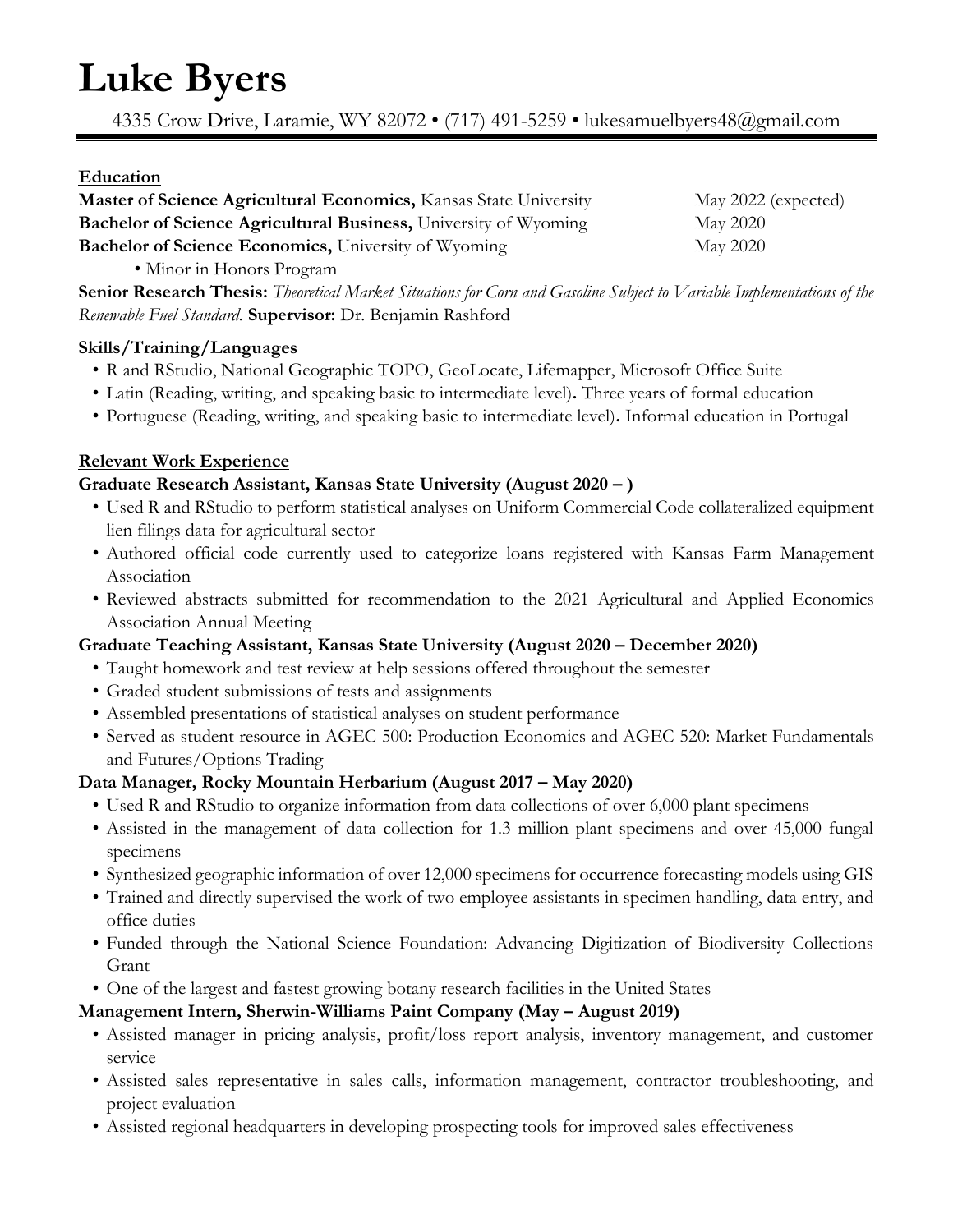#### **Academic Projects**

## **Simulated Market Environment Project, University of Wyoming Department of Agricultural and Applied Economics (January 2019 – May 2019)**

- Competitive group class project where groups act as firms in simulated market situation
- Groups tasked to make production economics decisions to maximize profitability
- Highest performance ever achieved by any group in the history of the class at the University of Wyoming

## **Agricultural Law Policy Project, University of Wyoming Department of Agricultural and Applied Economics (August 2018 – December 2018)**

- Policy research paper was selected to be used as course material in future sections of the course
- Selection accompanied by written recommendation for enrollment in law school
- Research conducted on the merits of the Energy Policy Act of 2005

## **Awards/Honors**

## **Honor Society of Phi Kappa Phi (January 2019 – Present)**

- One of the oldest and most selective collegiate honors societies in the United States
- Organization oriented towards scholastic leadership and community service
- Invitations exclusive to top 7.5% in upper class postsecondary academic achievement

## **Botany Service Award, University of Wyoming Botany Department (November 2018)**

- Awarded to one student annually for outstanding contribution to the Botany Department
- Created a new indexing system for organizing over 45,000 fungus specimens
- Streamlined access to research materials for resident scientists

## **President's Honor Roll (all semesters 2017-2019)**

#### **Rocky Mountain Scholars Award (2017 – 2020)**

**J Patrick Kauffman Scholars Award (2017 – 2018)**

**Y Cross Ranch Endowment (2017 – 2020)**

## **Andrew Vanvig Scholarship (2018 – 2019)**

- **Oscar & Amanda Schmale Agricultural Scholarship (2019 – 2020)**
- **Timothy R. Donoghue Graduate Scholarship (2020 – Present)**

**Loren E. & Phyllis L. Harris Scholarship (2020 – Present)**

## **Volunteer Work**

## **Eagle Scout Rank, Boy Scouts of America (March 2017)**

- Project surrounded the restoration of a location on the National Register of Historic Places, Maclay's Mill
- Turned the site of the  $18<sup>th</sup>$  century grist mill to a place where local residents could enjoy the outdoors while observing the mill's original site

## **Senior counselor in Greencastle, Pennsylvania and Esmoriz, Portugal**

- Led children ages  $4 18$  in recreational and educational activities in overnight, outdoor environments
- Acquired basic oral and written communication skills in the Portuguese language
- Worked in groundskeeping with lawn care, tree pruning, line painting, and mold removal
- Staffed in kitchens cooking meals, managing inventories, and serving staff and campers

## **American Red Cross of Wyoming**

- Installation and maintenance of household safety equipment in neighborhoods throughout Laramie, WY
- Collaborated with Red Cross staff to train homeowners on emergency home escape plans

## **Conferences/Presentations**

### **Sherwin Williams Northwest Region District Managers Conference:** *Generating Value for Customers and Employees Using the Lead Generation 2.0 System.* **Seattle, WA (August 2019)**

- Delivered to northwest region's board of district managers, regional manager, and human resource directors
- Explored tactics for using preexisting consumer marketing strategies within the company to acquire talented employees from the labor market
- Demonstrated Customer Relationship Management software use for internal salesperson recruitment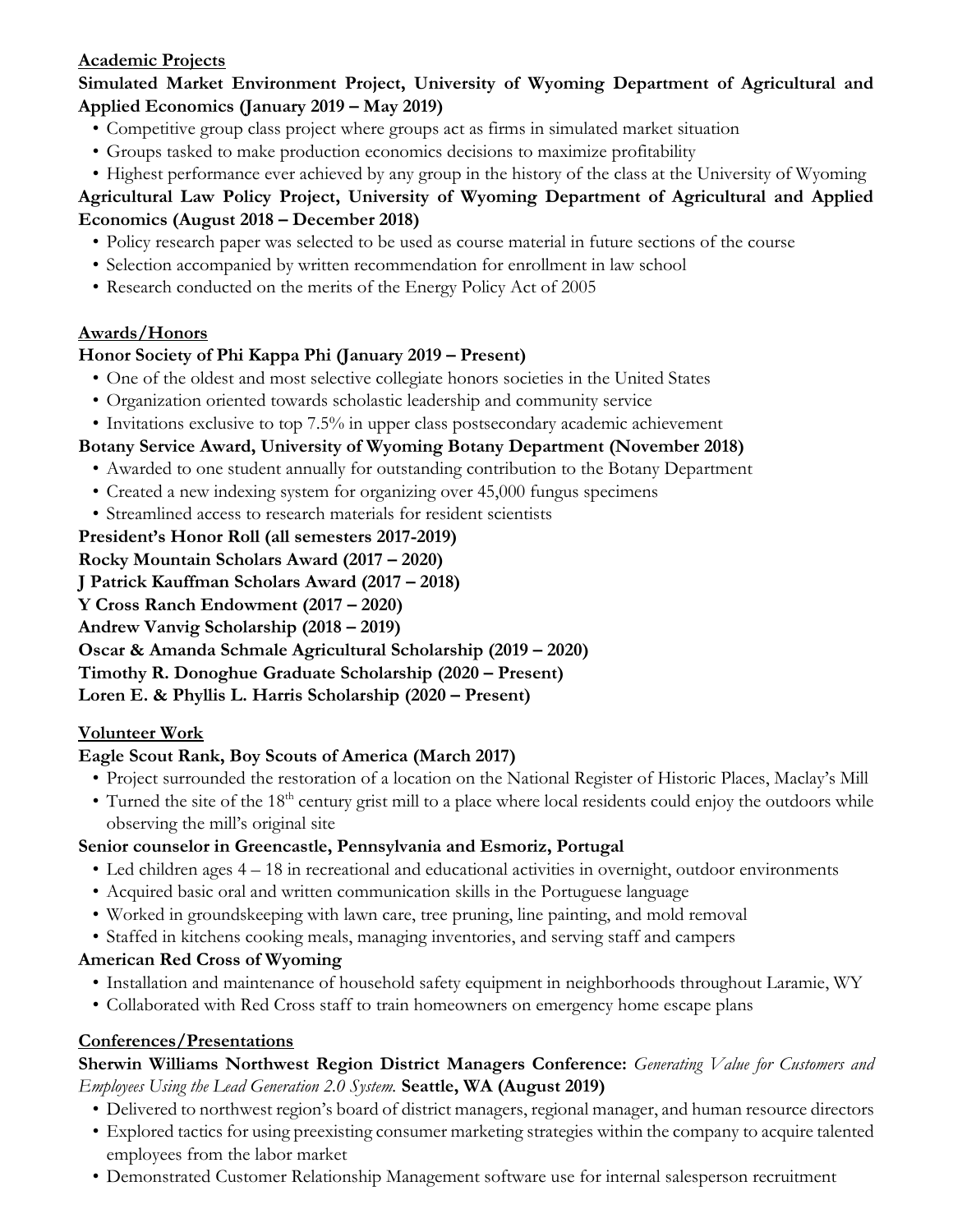### **Other Work Experience**

#### **Farm Operations Employee, Beidel Bros. Dairy Farm (September 2015 – August 2016)**

- Responsibilities included milking cows, feeding calves, assisting in calving, maintaining milking equipment, and administering medicine, injections, and insemination to several hundred dairy cattle
- Completed nine-hour days and three o'clock morning starts in adverse outdoor conditions while executing responsibilities and demonstrating precise attention to detail
- Maintained critical lines of communication with farm operators and owners concerning production progress, livestock health, and equipment operations

## **Freelance Landscaper (May 2016 – June 2018)**

- Hired self out to local residents for lawn maintenance, tree planting and pruning, and landscape architecture on multiple landscaping projects
- Managed finances in equipment investment, materials costs, and price negotiation
- Supervised, scheduled, and paid an assisting employee